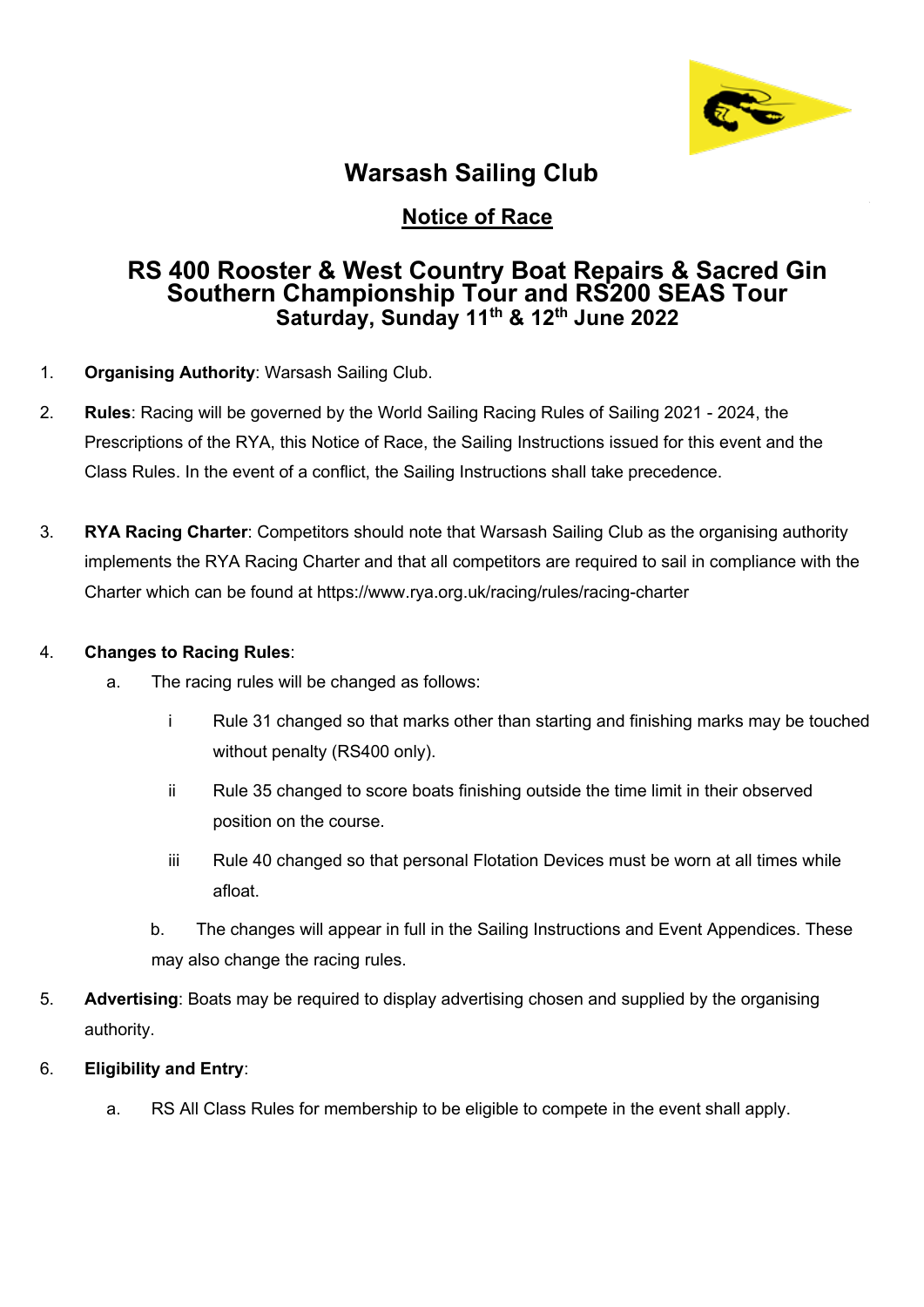

### **Warsash Sailing Club**

- b. Competitors may enter online at the following link www.warsashsc.org.uk/openevents/rs400\_rs200
- c. Any Competitors who are aged under 18 shall complete an Under 18 Consent Form (this replaces the previous Parental Disclosure Form. Photography Consent Form and Medical Consent Form). This can be downloaded from the UK RS Class Association websites and should be completed and handed in at the event.
- 7. **Entry Fee**: The entry fee for the event is £50.
- 8. **Registration**: Registration will be from 09.00 on Saturday 11<sup>th</sup> June in the Main Hall in Shore House.
- 9. **Races**: There will be a maximum of 6 races. A maximum of 1 discard will be allowed. The first race will not start before 1230 on Saturday. The start sequence for the last race will not commence after 1450 in Sunday. The target duration of each race will be 45 minutes.
- 10. **Briefing**: There will be a competitors briefing at 10.30 on Saturday and 09.00 on Sunday.
- 11. **Sailing Instructions**: The sailing instructions will be issued by 9<sup>th</sup> June on the event website and by Whatsapp
- 12. **Race area**: The race area will be within Southampton Water/The Solent up to 2 miles from WSC.
- 13. **Risk Statement**: Rule 3 of the RRS states: "The responsibility for a boat's decision to participate in a race or continue to race is hers alone" and that sailing is by its nature an unpredictable sport and therefore inherently involves an element of risk. By taking part in the event, each competitor agrees and acknowledges that:
	- a. They are aware of the inherent element of risk involved in the sport and accept responsibility for the exposure of themselves, their crew and their boat to such inherent risk whilst taking part in the event;
	- b. They are responsible for the safety of themselves, their crew, their boat and their other property whether afloat or ashore;
	- c. They accept responsibility for any injury, damage or loss to the extent caused by their own actions or omissions;
	- d. Their boat is in good order, equipped to sail in the event and they are fit to participate;